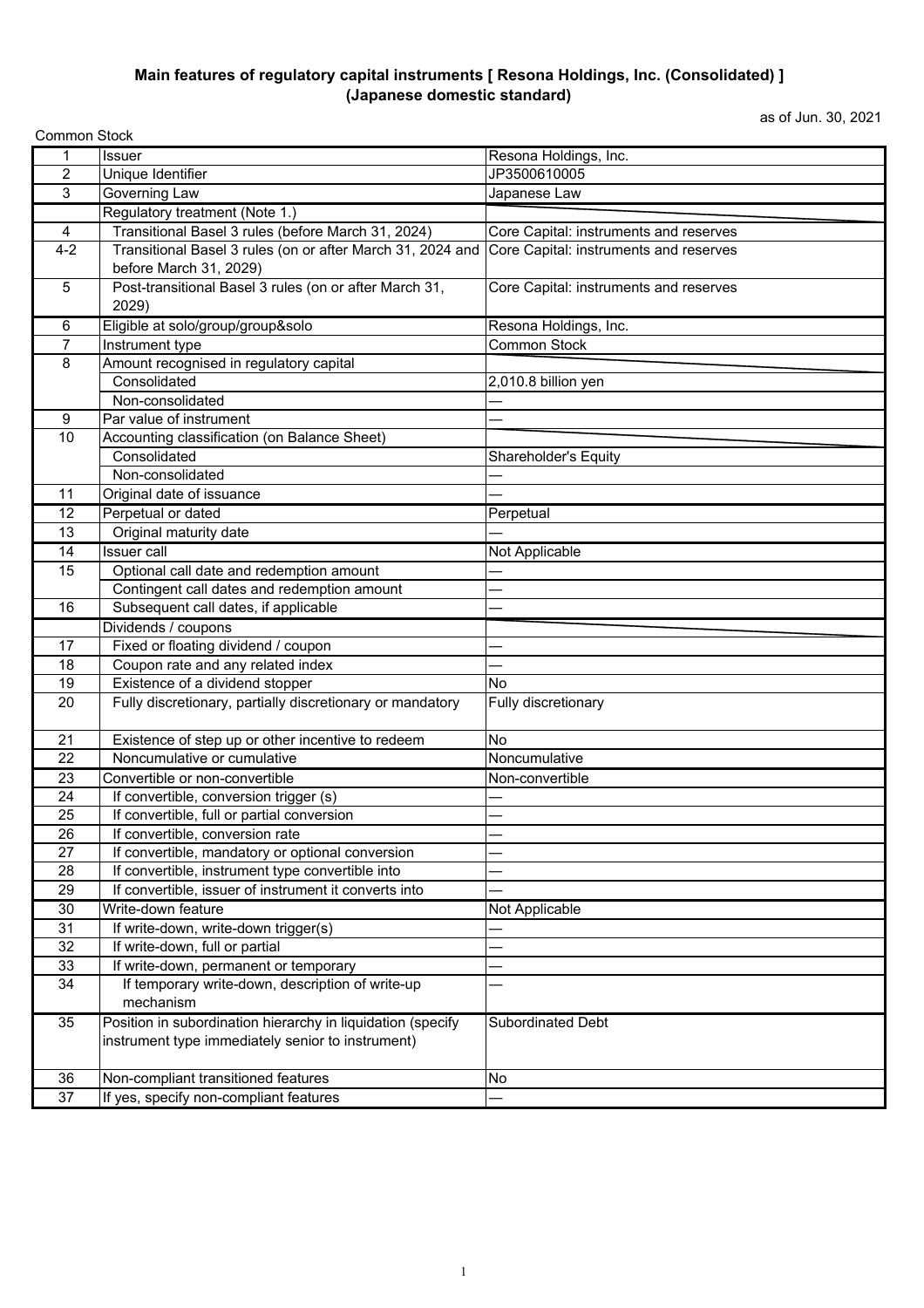Non-controlling Interests

| 1              | Issuer                                                                               | P.T. Bank Resona Perdania and others   |
|----------------|--------------------------------------------------------------------------------------|----------------------------------------|
| $\overline{2}$ | Unique Identifier                                                                    |                                        |
| 3              | Governing Law                                                                        | Japanese Law and others                |
|                | Regulatory treatment (Note 1.)                                                       |                                        |
| 4              | Transitional Basel 3 rules (before March 31, 2024)                                   | Core Capital: instruments and reserves |
| $4 - 2$        | Transitional Basel 3 rules (on or after March 31, 2024 and<br>before March 31, 2029) | Core Capital: instruments and reserves |
| 5              | Post-transitional Basel 3 rules (on or after March 31,                               | Core Capital: instruments and reserves |
|                | 2029)                                                                                |                                        |
| 6              | Eligible at solo/group/group&solo                                                    | Resona Holdings, Inc.                  |
| $\overline{7}$ | Instrument type                                                                      | Common Stock                           |
| 8              | Amount recognised in regulatory capital                                              |                                        |
|                | Consolidated                                                                         | 9.5 billion yen                        |
|                | Non-consolidated                                                                     |                                        |
| 9              | Par value of instrument                                                              |                                        |
| 10             | Accounting classification (on Balance Sheet)                                         |                                        |
|                | Consolidated                                                                         | Non-controlling Interests              |
|                | Non-consolidated                                                                     |                                        |
| 11             | Original date of issuance                                                            |                                        |
| 12             | Perpetual or dated                                                                   | Perpetual                              |
| 13             | Original maturity date                                                               |                                        |
| 14             | <b>Issuer</b> call                                                                   | Not Applicable                         |
| 15             | Optional call date and redemption amount                                             |                                        |
|                | Contingent call dates and redemption amount                                          |                                        |
| 16             | Subsequent call dates, if applicable                                                 |                                        |
|                | Dividends / coupons                                                                  |                                        |
| 17             | Fixed or floating dividend / coupon                                                  |                                        |
| 18             | Coupon rate and any related index                                                    |                                        |
| 19<br>20       | Existence of a dividend stopper                                                      | No                                     |
|                | Fully discretionary, partially discretionary or mandatory                            | Fully discretionary                    |
| 21             | Existence of step up or other incentive to redeem                                    | <b>No</b>                              |
| 22             | Noncumulative or cumulative                                                          | Noncumulative                          |
| 23             | Convertible or non-convertible                                                       | Non-convertible                        |
| 24             | If convertible, conversion trigger (s)                                               |                                        |
| 25             | If convertible, full or partial conversion                                           |                                        |
| 26             | If convertible, conversion rate                                                      |                                        |
| 27             | If convertible, mandatory or optional conversion                                     |                                        |
| 28             | If convertible, instrument type convertible into                                     |                                        |
| 29             | If convertible, issuer of instrument it converts into                                |                                        |
| 30             | Write-down feature                                                                   | Not Applicable                         |
| 31             | If write-down, write-down trigger(s)                                                 |                                        |
| 32             | If write-down, full or partial                                                       |                                        |
| 33             | If write-down, permanent or temporary                                                |                                        |
| 34             | If temporary write-down, description of write-up<br>mechanism                        |                                        |
| 35             | Position in subordination hierarchy in liquidation (specify                          | <b>Ordinary Debt</b>                   |
|                | instrument type immediately senior to instrument)                                    |                                        |
|                |                                                                                      |                                        |
| 36             | Non-compliant transitioned features                                                  | <b>No</b>                              |
| 37             | If yes, specify non-compliant features                                               |                                        |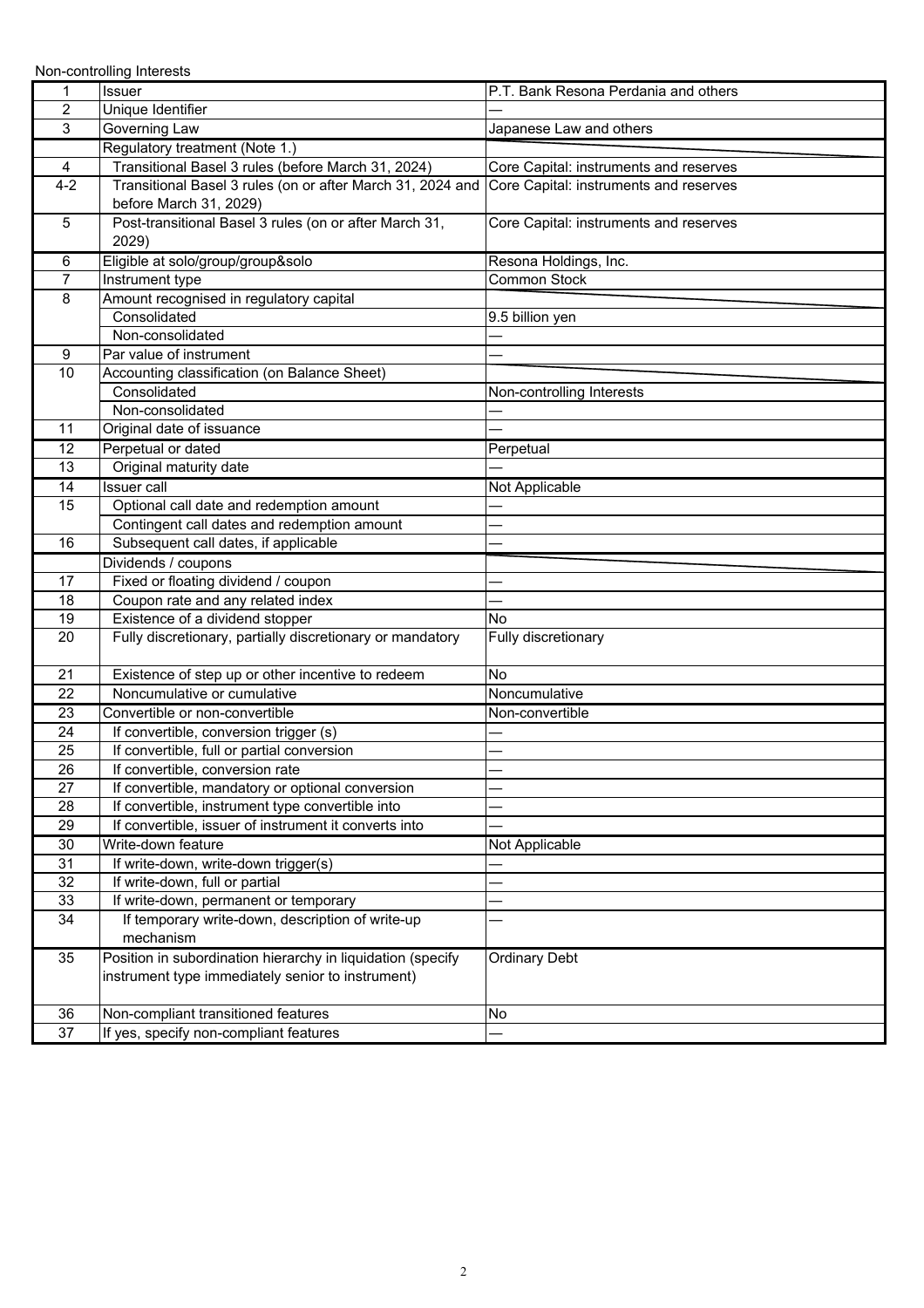Subordinated Bonds

| 1              | Issuer                                                                               | Resona Bank, Ltd.                               |
|----------------|--------------------------------------------------------------------------------------|-------------------------------------------------|
| $\overline{c}$ | Unique Identifier                                                                    | JP350060ABC8                                    |
| 3              | Governing Law                                                                        | Japanese Law                                    |
|                | Regulatory treatment (Note 1.)                                                       |                                                 |
| 4              | Transitional Basel 3 rules (before March 31, 2024)                                   | Core Capital: instruments and reserves          |
| $4 - 2$        | Transitional Basel 3 rules (on or after March 31, 2024 and<br>before March 31, 2029) |                                                 |
| 5              | Post-transitional Basel 3 rules (on or after March 31,<br>2029)                      |                                                 |
| 6              | Eligible at solo/group/group&solo                                                    | Resona Holdings, Inc.<br>Resona Bank, Ltd.      |
|                |                                                                                      |                                                 |
| $\overline{7}$ | Instrument type                                                                      | No. 9 Unsecured Subordinated Bond               |
| 8              | Amount recognised in regulatory capital (Note 2.)                                    |                                                 |
|                | Consolidated                                                                         | 20.0 billion yen                                |
|                | Non-consolidated                                                                     |                                                 |
| 9              | Par value of instrument                                                              | 20.0 billion yen (100 million yen per security) |
| 10             | Accounting classification (on Balance Sheet)                                         |                                                 |
|                | Consolidated                                                                         | Liability                                       |
|                | Non-consolidated                                                                     |                                                 |
| 11             | Original date of issuance                                                            | Dec 22, 2011                                    |
| 12             | Perpetual or dated                                                                   | Dated                                           |
| 13             | Original maturity date                                                               | Dec 22, 2026                                    |
| 14             | <b>Issuer call</b>                                                                   | Not Applicable                                  |
| 15             | Optional call date and redemption amount                                             |                                                 |
|                | Contingent call dates and redemption amount                                          |                                                 |
| 16             | Subsequent call dates, if applicable                                                 |                                                 |
|                | Dividends / coupons                                                                  |                                                 |
| 17             | Fixed or floating dividend / coupon                                                  | Fixed                                           |
| 18             | Coupon rate and any related index                                                    | $2.442\%$                                       |
| 19             | Existence of a dividend stopper                                                      | No                                              |
| 20             | Fully discretionary, partially discretionary or mandatory                            | Mandatory                                       |
| 21             | Existence of step up or other incentive to redeem                                    | No                                              |
| 22             | Noncumulative or cumulative                                                          |                                                 |
| 23             | Convertible or non-convertible                                                       | Non-convertible                                 |
| 24             | If convertible, conversion trigger (s)                                               |                                                 |
| 25             | If convertible, full or partial conversion                                           |                                                 |
| 26             | If convertible, conversion rate                                                      |                                                 |
| 27             | If convertible, mandatory or optional conversion                                     |                                                 |
| 28             | If convertible, instrument type convertible into                                     |                                                 |
| 29             | If convertible, issuer of instrument it converts into                                |                                                 |
| 30             | Write-down feature                                                                   | Not Applicable                                  |
| 31             | If write-down, write-down trigger(s)                                                 |                                                 |
| 32             | If write-down, full or partial                                                       |                                                 |
| 33             | If write-down, permanent or temporary                                                |                                                 |
| 34             | If temporary write-down, description of write-up                                     |                                                 |
|                | mechanism                                                                            |                                                 |
| 35             | Position in subordination hierarchy in liquidation (specify                          | <b>Ordinary Debt</b>                            |
|                | instrument type immediately senior to instrument)                                    |                                                 |
| 36             | Non-compliant transitioned features                                                  | Yes                                             |
| 37             | If yes, specify non-compliant features                                               | Mandatory Conversion Clause etc.                |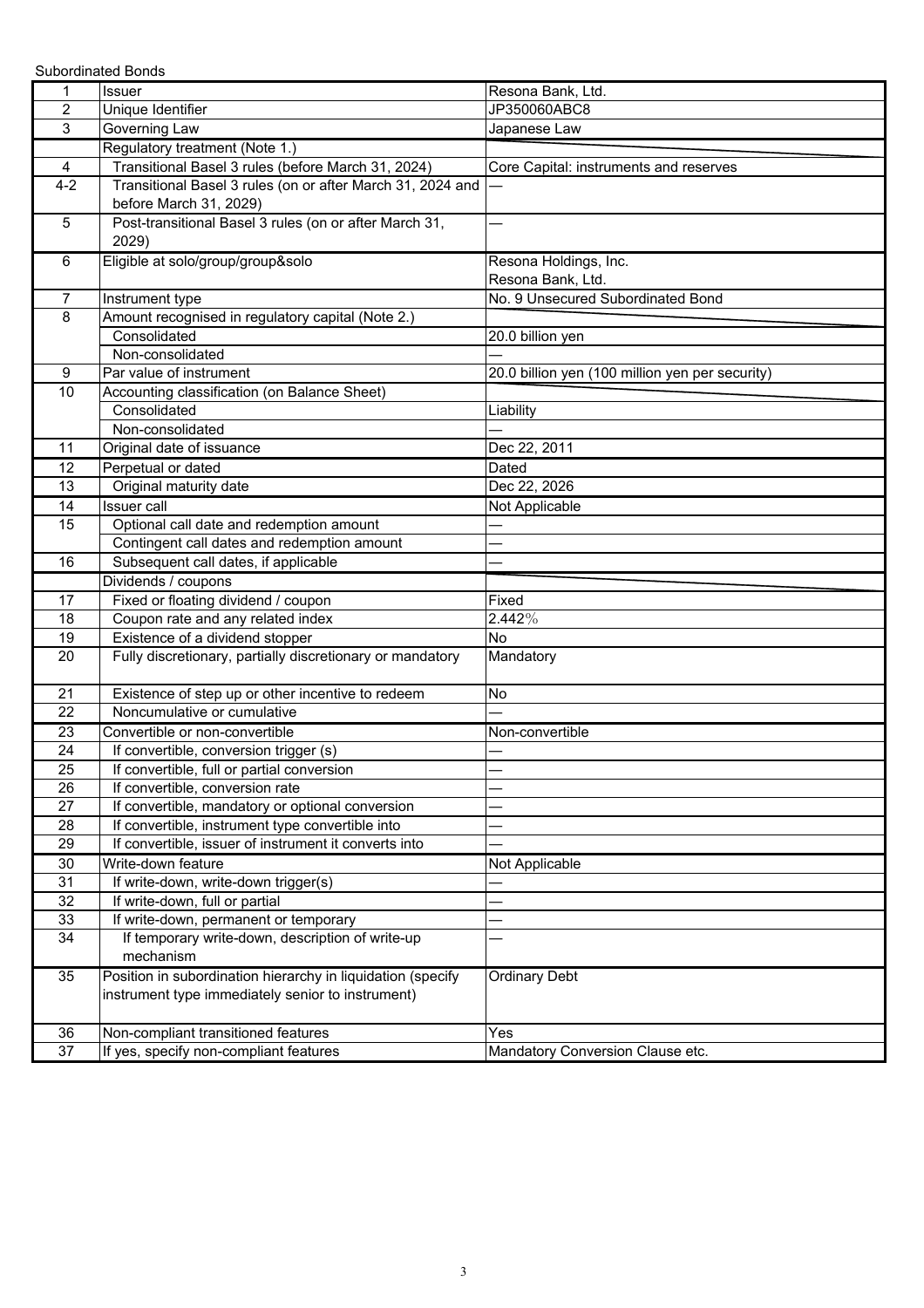Subordinated Bonds

| 1              | <b>Issuer</b>                                                                    | Resona Bank, Ltd.                               |
|----------------|----------------------------------------------------------------------------------|-------------------------------------------------|
| $\overline{c}$ | Unique Identifier                                                                | JP350060AC34                                    |
| 3              | Governing Law                                                                    | Japanese Law                                    |
|                | Regulatory treatment (Note 1.)                                                   |                                                 |
| 4              | Transitional Basel 3 rules (before March 31, 2024)                               | Core Capital: instruments and reserves          |
| $4 - 2$        | Transitional Basel 3 rules (on or after March 31, 2024 and                       |                                                 |
|                | before March 31, 2029)                                                           |                                                 |
| 5              | Post-transitional Basel 3 rules (on or after March 31,                           |                                                 |
|                | 2029)                                                                            |                                                 |
| 6              | Eligible at solo/group/group&solo                                                | Resona Holdings, Inc.                           |
|                |                                                                                  | Resona Bank, Ltd.                               |
| $\overline{7}$ | Instrument type                                                                  | No. 11 Unsecured Subordinated Bond              |
| 8              | Amount recognised in regulatory capital (Note 2.)                                |                                                 |
|                | Consolidated                                                                     | 4.9 billion yen                                 |
|                | Non-consolidated                                                                 |                                                 |
| 9              | Par value of instrument                                                          | 35.0 billion yen (100 million yen per security) |
| 10             | Accounting classification (on Balance Sheet)                                     |                                                 |
|                | Consolidated                                                                     | Liability                                       |
|                | Non-consolidated                                                                 |                                                 |
| 11             | Original date of issuance                                                        | Mar 14, 2012                                    |
| 12             | Perpetual or dated                                                               | Dated                                           |
| 13             | Original maturity date                                                           | Mar 15, 2022                                    |
| 14             | <b>Issuer</b> call                                                               | Not Applicable                                  |
| 15             | Optional call date and redemption amount                                         |                                                 |
|                | Contingent call dates and redemption amount                                      |                                                 |
| 16             | Subsequent call dates, if applicable                                             |                                                 |
|                | Dividends / coupons                                                              |                                                 |
| 17             | Fixed or floating dividend / coupon                                              | Fixed                                           |
| 18             | Coupon rate and any related index                                                | 1.780%                                          |
| 19             | Existence of a dividend stopper                                                  | <b>No</b>                                       |
| 20             | Fully discretionary, partially discretionary or mandatory                        | Mandatory                                       |
|                |                                                                                  |                                                 |
| 21<br>22       | Existence of step up or other incentive to redeem<br>Noncumulative or cumulative | No                                              |
|                |                                                                                  |                                                 |
| 23<br>24       | Convertible or non-convertible<br>If convertible, conversion trigger (s)         | Non-convertible                                 |
| 25             | If convertible, full or partial conversion                                       |                                                 |
| 26             | If convertible, conversion rate                                                  |                                                 |
| 27             | If convertible, mandatory or optional conversion                                 |                                                 |
| 28             | If convertible, instrument type convertible into                                 |                                                 |
| 29             | If convertible, issuer of instrument it converts into                            |                                                 |
| 30             | Write-down feature                                                               | Not Applicable                                  |
| 31             | If write-down, write-down trigger(s)                                             |                                                 |
| 32             | If write-down, full or partial                                                   |                                                 |
| 33             | If write-down, permanent or temporary                                            |                                                 |
| 34             | If temporary write-down, description of write-up                                 |                                                 |
|                | mechanism                                                                        |                                                 |
| 35             | Position in subordination hierarchy in liquidation (specify                      | <b>Ordinary Debt</b>                            |
|                | instrument type immediately senior to instrument)                                |                                                 |
|                |                                                                                  |                                                 |
| 36             | Non-compliant transitioned features                                              | Yes                                             |
| 37             | If yes, specify non-compliant features                                           | Mandatory Conversion Clause etc.                |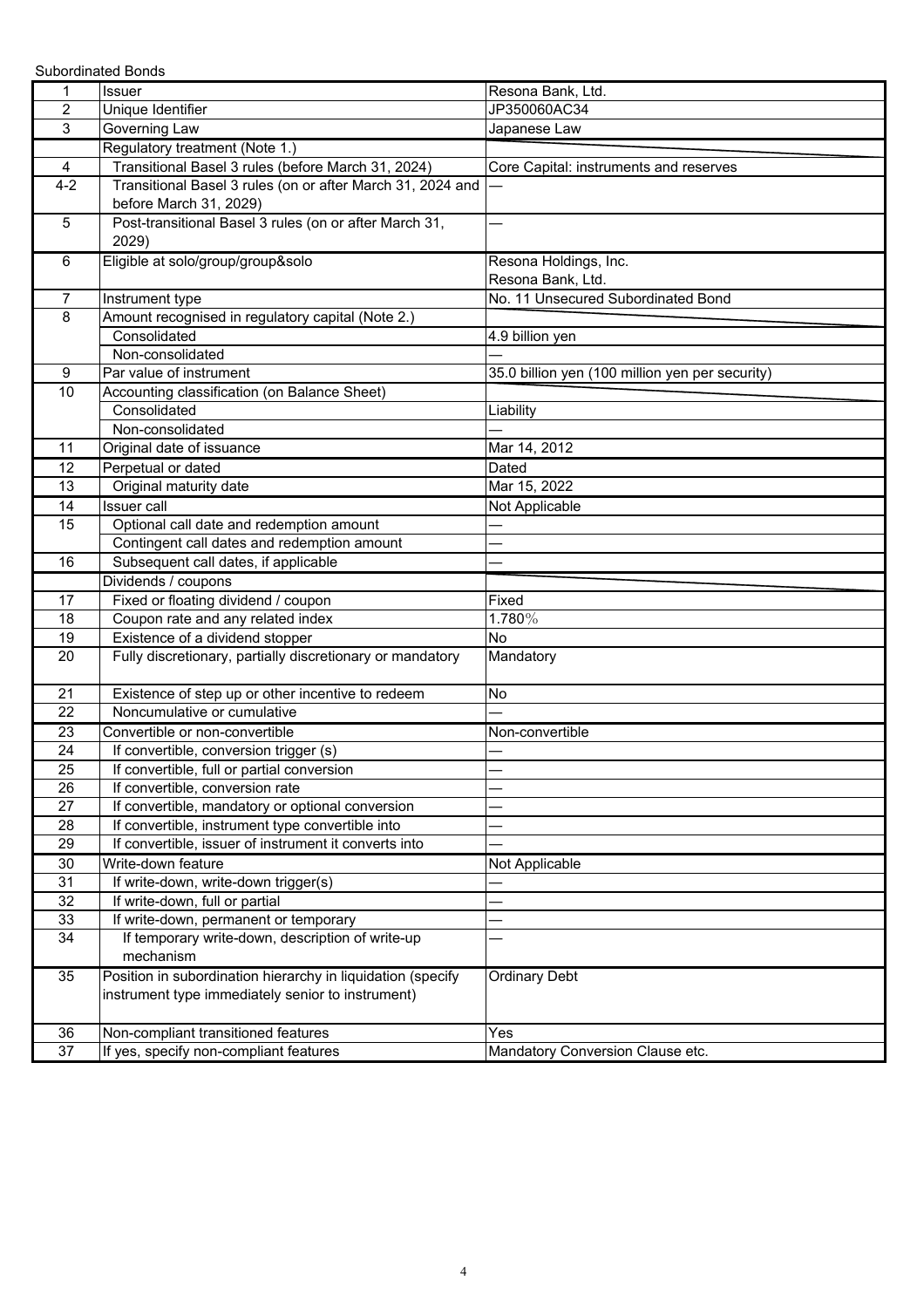Subordinated Bonds

| 1               | <b>Issuer</b>                                               | Resona Bank, Ltd.                               |
|-----------------|-------------------------------------------------------------|-------------------------------------------------|
| $\overline{2}$  | Unique Identifier                                           | JP350060BC33                                    |
| 3               | Governing Law                                               | Japanese Law                                    |
|                 | Regulatory treatment (Note 1.)                              |                                                 |
| 4               | Transitional Basel 3 rules (before March 31, 2024)          | Core Capital: instruments and reserves          |
| $4 - 2$         | Transitional Basel 3 rules (on or after March 31, 2024 and  |                                                 |
|                 | before March 31, 2029)                                      |                                                 |
| 5               | Post-transitional Basel 3 rules (on or after March 31,      |                                                 |
|                 | 2029)                                                       |                                                 |
| 6               | Eligible at solo/group/group&solo                           | Resona Holdings, Inc.                           |
|                 |                                                             | Resona Bank, Ltd.                               |
| $\overline{7}$  | Instrument type                                             | No. 12 Unsecured Subordinated Bond              |
| 8               | Amount recognised in regulatory capital (Note 2.)           |                                                 |
|                 | Consolidated                                                | 16.0 billion yen                                |
|                 | Non-consolidated                                            |                                                 |
| 9               | Par value of instrument                                     | 16.0 billion yen (100 million yen per security) |
| 10              | Accounting classification (on Balance Sheet)                |                                                 |
|                 | Consolidated                                                | Liability                                       |
|                 | Non-consolidated                                            |                                                 |
| 11              | Original date of issuance                                   | Mar 14, 2012                                    |
| $\overline{12}$ | Perpetual or dated                                          | Dated                                           |
| 13              | Original maturity date                                      | Mar 15, 2027                                    |
| 14              | <b>Issuer call</b>                                          | Not Applicable                                  |
| 15              | Optional call date and redemption amount                    |                                                 |
|                 | Contingent call dates and redemption amount                 |                                                 |
| 16              | Subsequent call dates, if applicable                        |                                                 |
|                 | Dividends / coupons                                         |                                                 |
| 17              | Fixed or floating dividend / coupon                         | Fixed                                           |
| 18              | Coupon rate and any related index                           | 2.464%                                          |
| 19<br>20        | Existence of a dividend stopper                             | <b>No</b>                                       |
|                 | Fully discretionary, partially discretionary or mandatory   | Mandatory                                       |
| 21              | Existence of step up or other incentive to redeem           | No                                              |
| 22              | Noncumulative or cumulative                                 |                                                 |
| 23              | Convertible or non-convertible                              | Non-convertible                                 |
| 24              | If convertible, conversion trigger (s)                      |                                                 |
| 25              | If convertible, full or partial conversion                  |                                                 |
| 26              | If convertible, conversion rate                             |                                                 |
| 27              | If convertible, mandatory or optional conversion            |                                                 |
| 28              | If convertible, instrument type convertible into            |                                                 |
| 29              | If convertible, issuer of instrument it converts into       |                                                 |
| 30              | Write-down feature                                          | Not Applicable                                  |
| 31              | If write-down, write-down trigger(s)                        |                                                 |
| 32              | If write-down, full or partial                              |                                                 |
| 33              | If write-down, permanent or temporary                       |                                                 |
| 34              | If temporary write-down, description of write-up            |                                                 |
|                 | mechanism                                                   |                                                 |
| 35              | Position in subordination hierarchy in liquidation (specify | <b>Ordinary Debt</b>                            |
|                 | instrument type immediately senior to instrument)           |                                                 |
|                 |                                                             |                                                 |
| 36              | Non-compliant transitioned features                         | Yes                                             |
| 37              | If yes, specify non-compliant features                      | Mandatory Conversion Clause etc.                |